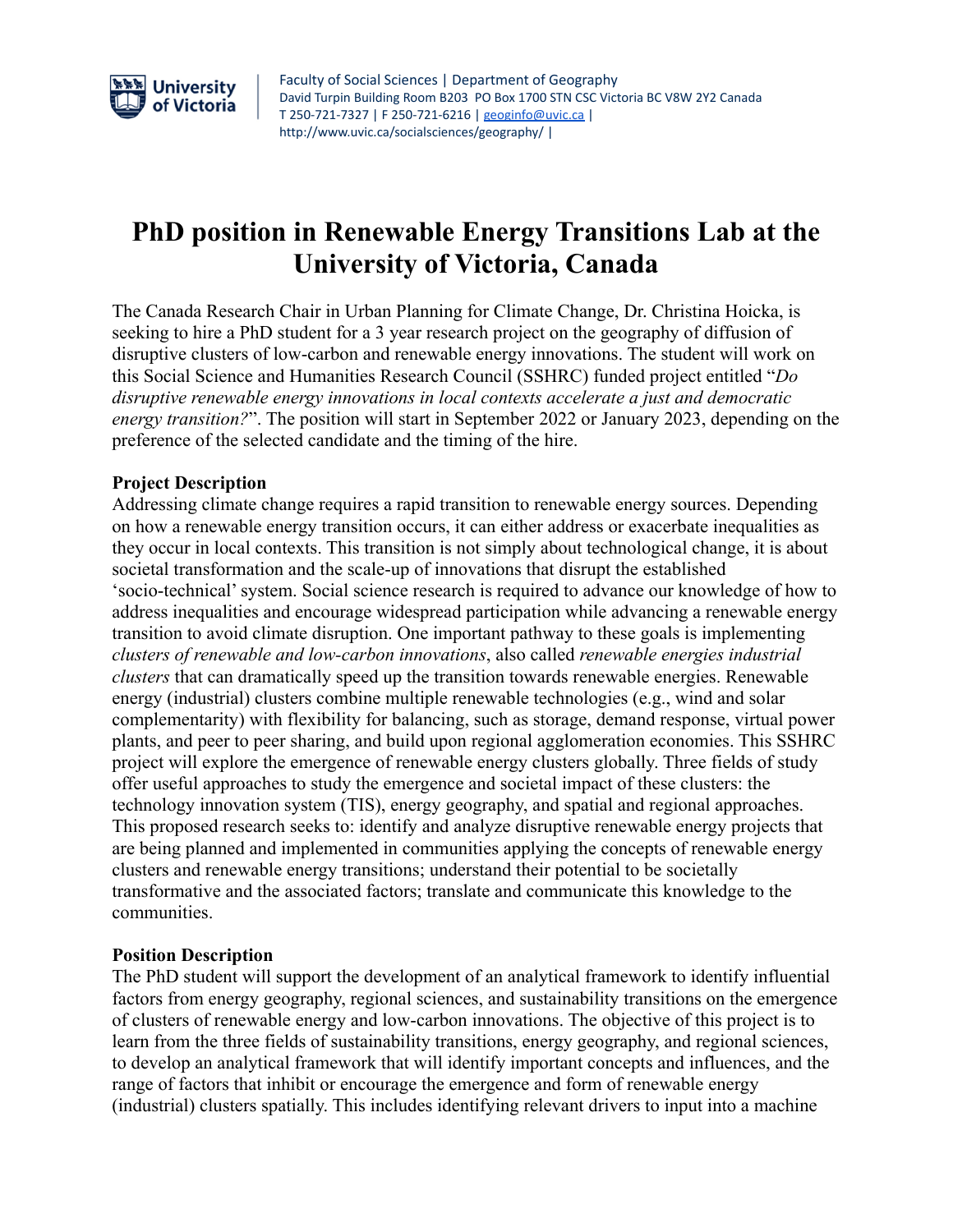learning model to identify typologies and exemplars of renewable energy (industrial) clusters and the places where they occur to predict emergence and potentially inform questions around labour, justice and policy. The student will contribute to the development of a dataset of renewable energy (industrial) clusters and run machine learning analyses to understand the factors that influence the emergence of clusters.

The ideal candidate will have academic and potentially work experience related to regional sciences and energy/ energy geography and sustainability transitions, however, this is not necessary if there is a willingness to learn. We are looking for someone who is creative, critical and can take initiative to work independently and contribute to a team research environment. The successful applicant will be working with an interdisciplinary and diverse team of researchers and students. The position will be supervised by Dr. Christina Hoicka (UVic Geography and Civil Engineering) and Dr. Marcello Graziano (Southern Connecticut State University Management & International Business & University of Connecticut Connecticut Center for Economic Analysis). Learn more about Dr. Graziano at

<https://www.southernct.edu/directory/grazianom5>. Learn more about Dr. Hoicka and the lab at [https://socialexergy.ca/.](https://socialexergy.ca/) UVic geography offers minimum funding packages, and funding will be competitive for the successful candidate. Details about the graduate program in Geography at the University of Victoria are found here:

<https://www.uvic.ca/socialsciences/geography/graduate/prospective-students/index.php>

### **Qualifications:**

- Master's degree completed no later than August 2022 for a September 2022 start date, and December 2022 for a January 2023 start date.
- Applicants must have a relevant Master's degree or bachelor's degree in economic or human geography, regional studies, resource/energy economics, or a related discipline.
- Demonstrated quantitative analysis skills.
- (Preferred) Elementary knowledge of ArcGIS/Pro.
- (Preferred) Familiar with popular statistical software Stata, Python or R.
- If your first language is not English you must provide proof of language proficiency as per [UVic requirements for graduate admissions.](https://www.uvic.ca/graduate/admissions/language-proficiency/index.php)

Interested applicants should send a cover letter detailing how they are qualified for this PhD position, a CV clearly identifying qualifications, publications (please include DOI links or URL), academic achievements, conferences, and unofficial transcripts to Dr. Christina Hoicka (via Kayla Klym, Lab Coordinator, [socialexergylab@uvic.ca](mailto:socialexergylab@uvic.ca) ), with the subject line "*Renewable Energy Transitions Lab PhD position application*". **Review of applications will begin May 15, 2022 until the position is filled.** Cover letters should explicitly identify how previous academic and/or work experience are related to the skills required for the advertised position. Only those candidates of interest will be contacted for an interview, so we ask that you do not send follow-up emails regarding the status of your application.

### **University of Victoria**

The University of Victoria is a public research university in Greater Victoria, British Columbia, Canada, located in the municipalities of Oak Bay and Saanich. It is the first post-secondary institution established in the province of British Columbia in 1903. UVic is one of Canada's leading universities. It is widely recognized for leadership in research, inspired teaching, and community engagement. UVic provides innovative programs and dynamic learning experiences